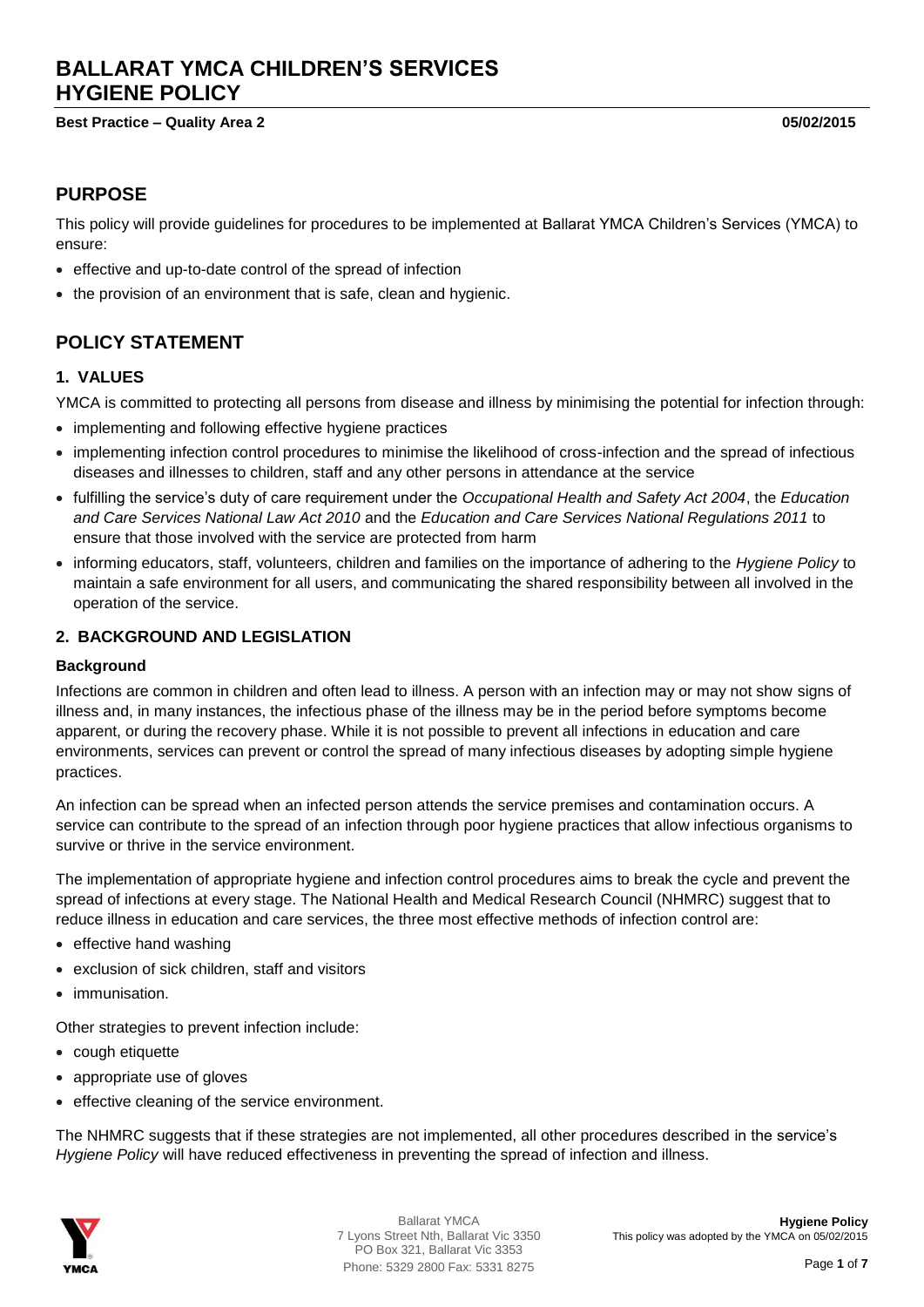#### **Legislation and standards**

Relevant legislation and standards include but are not limited to:

- *Education and Care Services National Law Act 2010*
- *Education and Care Services National Regulations 2011*: Regulations 77, 106, 109, 112, 168
- *Food Act 1990*
- *National Quality Standard*, Quality Area 2: Children's Health and Safety
	- Standard 2.1: Each child's health is promoted
		- Element 2.1.3: Effective hygiene practices are promoted and implemented
		- Element 2.1.4: Steps are taken to control the spread of infectious diseases and to manage injuries and illness, in accordance with recognised guidelines
- *Occupational Health and Safety Act 2004*
- *Public Health and Wellbeing Act 2008*

#### **3. DEFINITIONS**

The terms defined in this section relate specifically to this policy.

**Cleaning:** A process that removes visible contamination such as food waste, dirt and grease from a surface. This process is usually achieved by the use of water and detergent. During this process, micro-organisms will be removed but not destroyed.

**Communicable disease:** A disease capable of being transmitted from an infected person or species to a susceptible host, either directly or indirectly.

**Cough etiquette:** The correct way to prevent the spread of infectious organisms that are carried in droplets of saliva is to cough or sneeze into the inner elbow or to use a tissue to cover the mouth and nose. Place all tissues in the rubbish bin immediately and clean hands with either soap and water or a disinfectant hand rub.

**Hygiene:** The principle of maintaining health and the practices put in place to achieve this.

**Infectious disease:** A disease that can be spread, for example, by air, water or interpersonal contact. An infectious disease is designated under Victorian Law or by a health authority (however described) as a disease that would require the infected person to be excluded from an education and care service.

**Neutral detergent:** A cleaning agent available commercially and labelled as 'neutral' or 'neutral pH'.

**Sanitising:** A process that destroys micro-organisms. Sanitising a surface can reduce the number of micro-organisms present. The process of sanitisation usually involves ensuring a surface is thoroughly cleaned with both heat and water, followed by the use of chemicals.

## **PROCEDURES**

#### **YMCA is responsible for:**

 ensuring that all staff are provided with a copy of this policy and have a clear understanding of the procedures and practices outlined within

#### **The Nominated Supervisor is responsible for:**

- developing an appropriate cleaning and sanitising schedule that outlines regular cleaning and sanitising requirements and responsibilities
- arranging for the service to be cleaned and sanitised regularly, including floors and other surfaces, as per the cleaning contract and schedule
- implementing and ensuring that all staff members and volunteers at the service follow adequate health and hygiene practices, and safe practices for preparing, handling and storing food to minimise risks to children (Regulation 77(2))
- developing effective hygienic systems for cleaning, such as using colour-coded sponges/cloths in each area
- ensuring that if a laundry facility is available, it is are located and maintained in a way that does not pose a risk to children (Regulation 106(2))

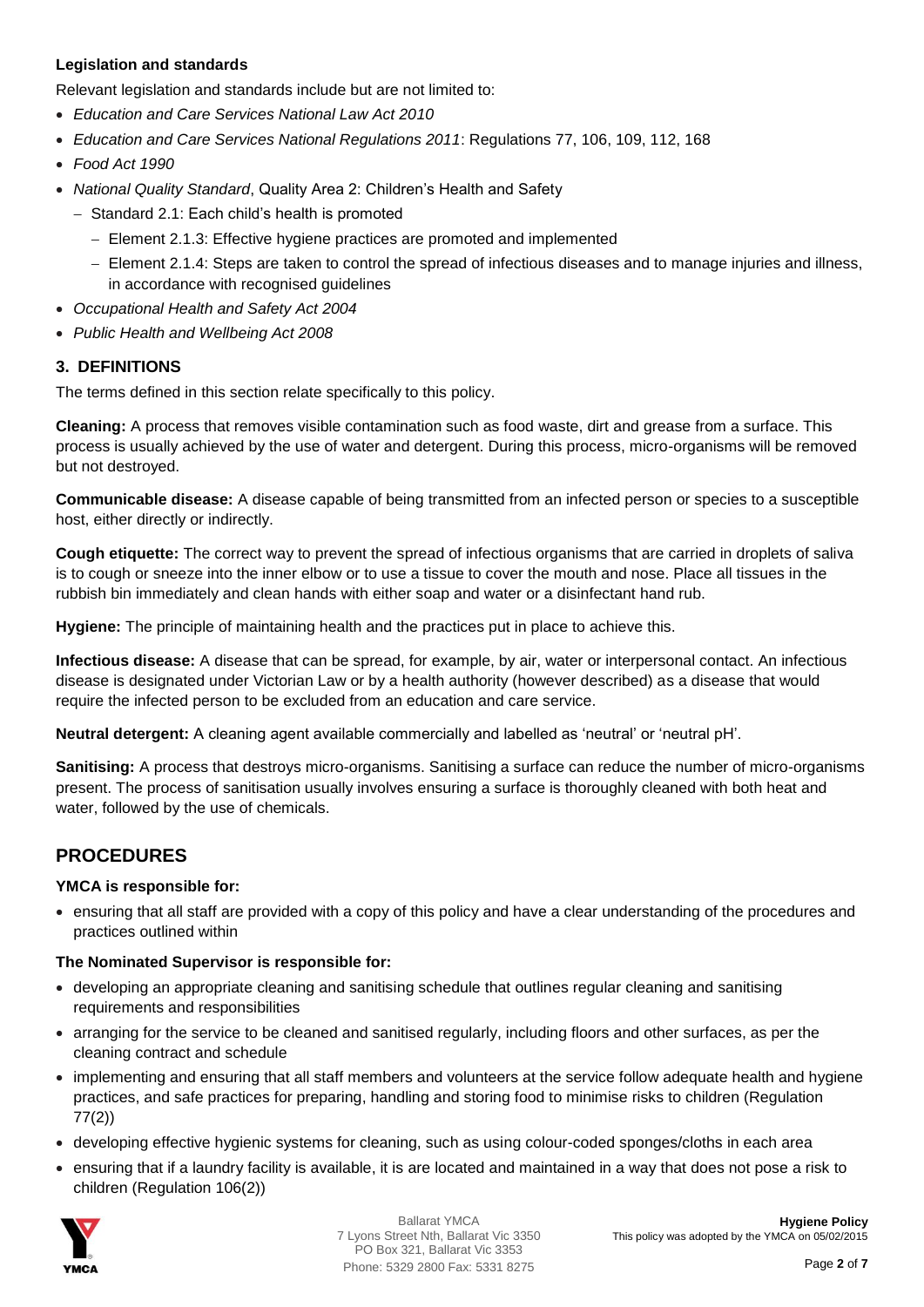- providing hand washing guidelines for display at each hand washing location. This can be in pictorial format for the children's hand washing.
- ensuring there is an adequate supply of non-toxic cleaning and hygiene products, including gloves, at all times.
- ensuring that there are adequate and appropriate hygiene facilities provided for nappy changing which are located and maintained in such a way that prevents unsupervised access by children (Regulations 112(2)&(4)) In services for older children this can be a portable mat which is covered in washable fabric.
- ensuring that adequate, developmental and age-appropriate toilet, washing and drying facilities are provided for use by children, and that these are safe and accessible (Regulation 109)
- ensuring sponges are cleaned, rinsed and stored separately, and replaced regularly
- ensuring that an inspection of the outdoor areas, in particular the sand and soft-fall areas, are conducted daily to ensure they are maintained in a safe and hygienic manner
- informing the YMCA of any issues that impact on the implementation of this policy
- actively encouraging parents/guardians to keep children who are unwell at home to prevent the spread of infection to other children and educators
- storing or presenting items, such as beds, bedding and sunhats, in such a way as to prevent cross-contamination
- ensuring that there is a regular and thorough cleaning and disinfecting schedule for equipment and toys
- ensuring any chemicals and cleaning agents are non-toxic and stored out of reach of children
- ensuring that all educators/staff wear disposable gloves when changing nappies or dealing with open wounds or other body fluids, and dispose of those gloves and soiled materials in a sealed container or plastic bag
- maintaining the service in a clean and hygienic manner throughout the day, such as wiping benches and tables before and after eating, and cleaning up spills
- actively encouraging educators and staff who have, or are suspected of having an infectious disease to not attend the service in order to prevent the spread of infection to others attending the service.

#### **Certified Supervisors and other educators are responsible for:**

- implementing and promoting correct hand washing and hygiene practices, as outlined in this policy
- maintaining the service in a clean and hygienic manner throughout the day, such as wiping benches and tables before and after eating, and cleaning up spills
- conducting a daily inspection of the outdoor areas, in particular the sand and soft-fall areas, to ensure they are maintained in a safe and hygienic manner
- informing the YMCA of any issues that impact on the implementation of this policy
- actively encouraging parents/guardians to keep children who are unwell at home to prevent the spread of infection to other children and educators
- being conscious of their responsibility to not attend the service when they have or suspect they have an infectious disease.

#### *In terms of changing nappies for children, Certified Supervisors and other educators are responsible for:*

- attending to the individual personal hygiene needs of each child as soon as is practicable
- changing nappies and attending to individual personal hygiene and toileting needs of each child according to recommended procedures (refer to Attachment 1 – Sample nappy-changing and toileting guidelines)
- disposing of soiled nappies in a safe and hygienic manner in line with this policy.

#### *In terms of the toileting of children, Certified Supervisors and other educators are responsible for:*

- ensuring soap and drying facilities are available at all times when children are in attendance at the service, including ensuring paper towels are available if hand-dryers are not working
- ensuring children do not share the use of items related to personal care, such as hand towels for drying hands, toothbrushes and hairbrushes
- encouraging children to flush the toilet after use
- encouraging and assisting (where required) children to wash their hands according to hand washing guidelines (refer to Attachment 2) after toileting

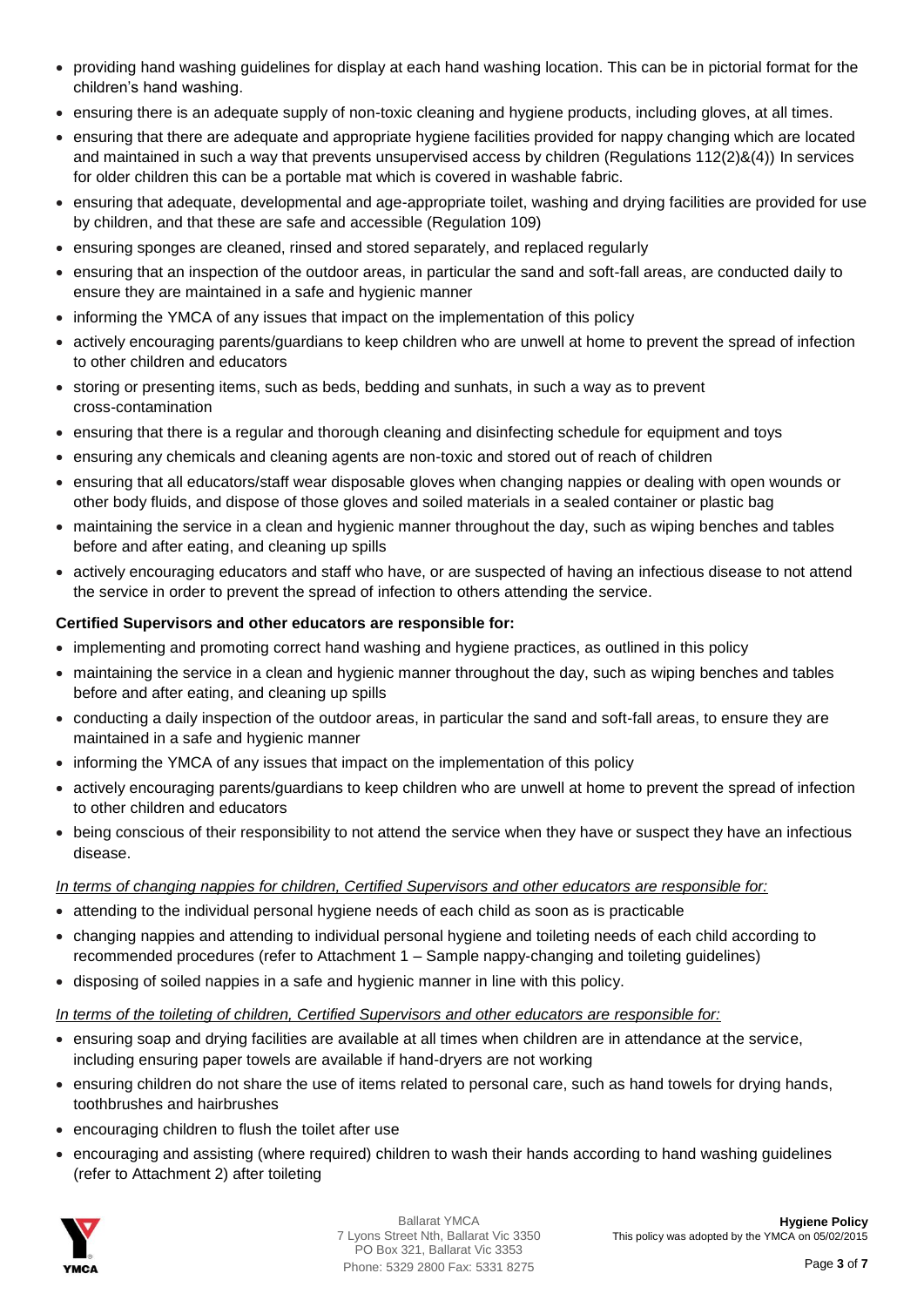- encouraging children to tell a staff member if they have had a toileting accident
- monitoring and maintaining toileting facilities in a safe, clean and hygienic manner while children are in attendance; this requires periodic checking of the bathroom area
- respecting diverse styles of toileting children due to cultural or religious practices
- respecting the possible need to maintain privacy of toileting and dressing.

#### *For cleaning toys, clothing and the service in general, Certified Supervisors and other educators are responsible for:*

- removing toys that a child has sneezed or coughed on (place in a 'toys-to-be-cleaned' box) where appropriate
- wearing gloves when cleaning (general purpose gloves are sufficient; wash and hang outside to dry when finished)
- washing mouthed toys daily using warm water and detergent and, if possible, drying in the sun
- ensuring washable toys and equipment are cleaned term by term or annually, as required
- where applicable, washing and disinfecting mattress covers and linen.

#### *In regard to children's contact with one another, Certified Supervisors and other educators are responsible for:*

- educating and encouraging children in good personal hygiene practices, such as:
	- washing their hands after blowing and wiping their nose
	- $-$  not touching one another when they are cut or bleeding
	- disposing of used tissues promptly and appropriately, and not lending them to other children
	- using their own equipment for personal care, such as toothbrushes, hats, brushes and combs
	- $-$  only touching the food they are going to eat
	- using their own drink bottles or cups.

#### *For the indoor and outdoor environments, Certified Supervisors and other educators are responsible for:*

- keeping the indoor and outdoor environments as clean and hygienic as possible at all times, including the safe disposal of discarded needles/syringes/sharps
- promptly removing blood, urine and faeces (including animal) either indoors or outdoors, using the appropriate cleaning procedures
- covering the sandpit when not in use to prevent contamination
- emptying water containers, such as water trays, each day (refer to *Water Safety Policy*)
- disposing of any dead animals/insects found on the premises in an appropriate manner.

#### *Safe handling of body fluids or materials in contact with body fluids:*

- avoid direct contact with blood or other fluids
- are not at eye level when cleaning/treating a child's face that has blood on it, as a child's blood can enter the mouth/nose of a staff member when a child cries or coughs
- wear gloves wherever possible
- cover any cuts/abrasions on their own hands with a waterproof dressing.

#### *Effective environmental cleaning:*

Cleaning is an important part of infection control as germs are unable to multiply on clean, dry surfaces. Effective cleaning with detergent and warm water followed by rinsing and drying removes the bulk of infectious organisms from a surface. Particular attention should be paid to the following:

- toilets/sinks must be cleaned daily and separate cleaning cloths/sponges must be used for each task
- all bench tops and floors must be washed regularly
- children's cups/drink bottles used for water must be washed daily
- nappy change areas/mats must be washed with detergent and warm water after each use.

#### **Parents/guardians are responsible for:**

- keeping their child/ren home if they are unwell or have an infectious disease that requires their exclusion from the education and care service
- informing the service if their child has an infectious disease

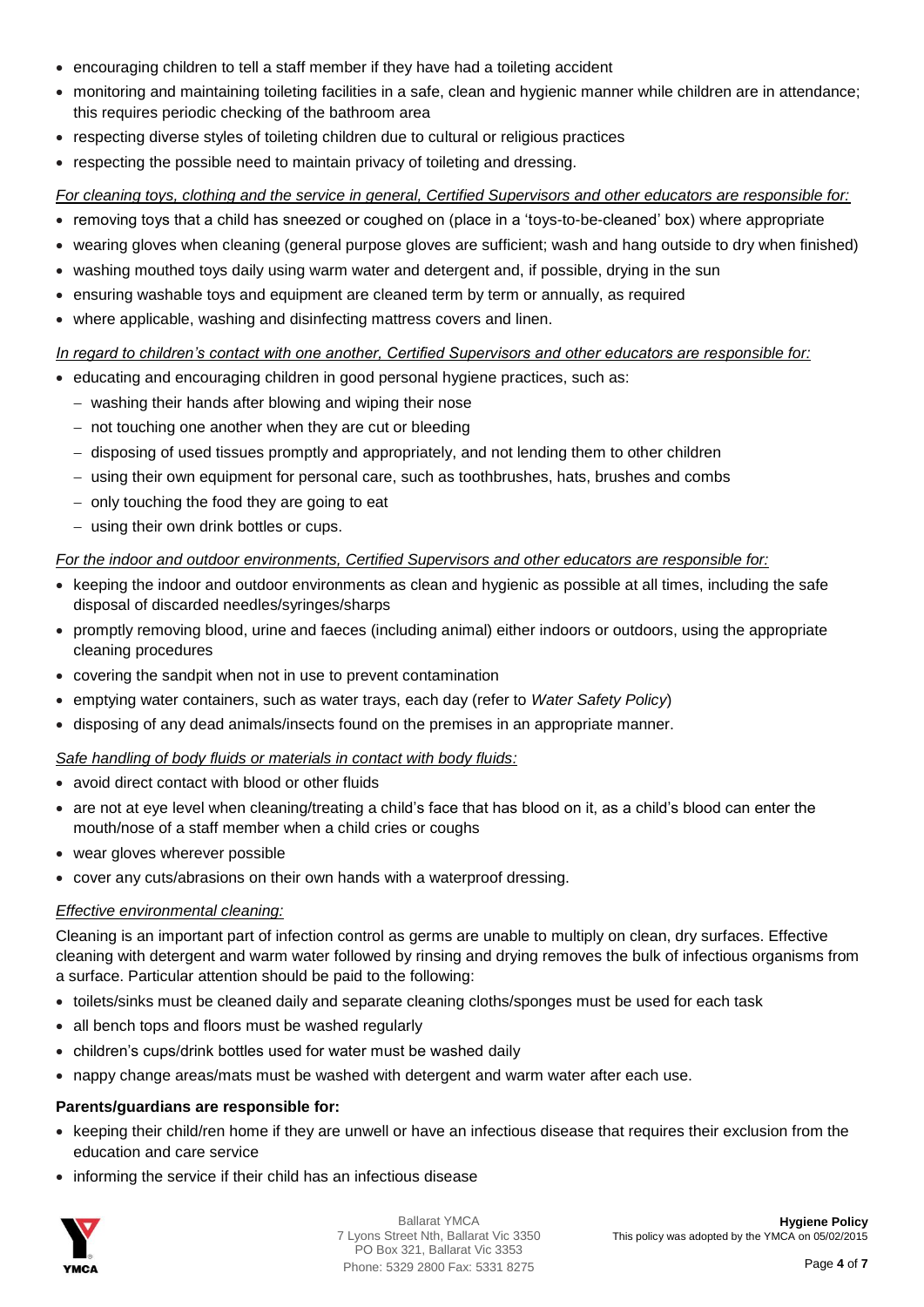- supporting this policy by complying with the hygiene practices when attending the service or when assisting with a service program or activity
- encouraging their child/ren to develop and follow effective hygiene practices at all times, including handwashing on arrival at the service.
- If volunteering for laundry for the service, that it is dried in a smoke free environment and is separated from the family wash

**Volunteers and students, while at the service, are responsible for following this policy and its procedures.**

## **ATTACHMENTS**

- Attachment 1: Sample nappy-changing and toileting guidelines
- Attachment 2: Hand washing guidelines

## **AUTHORISATION**

This policy was adopted by the YMCA on 5/2/2015

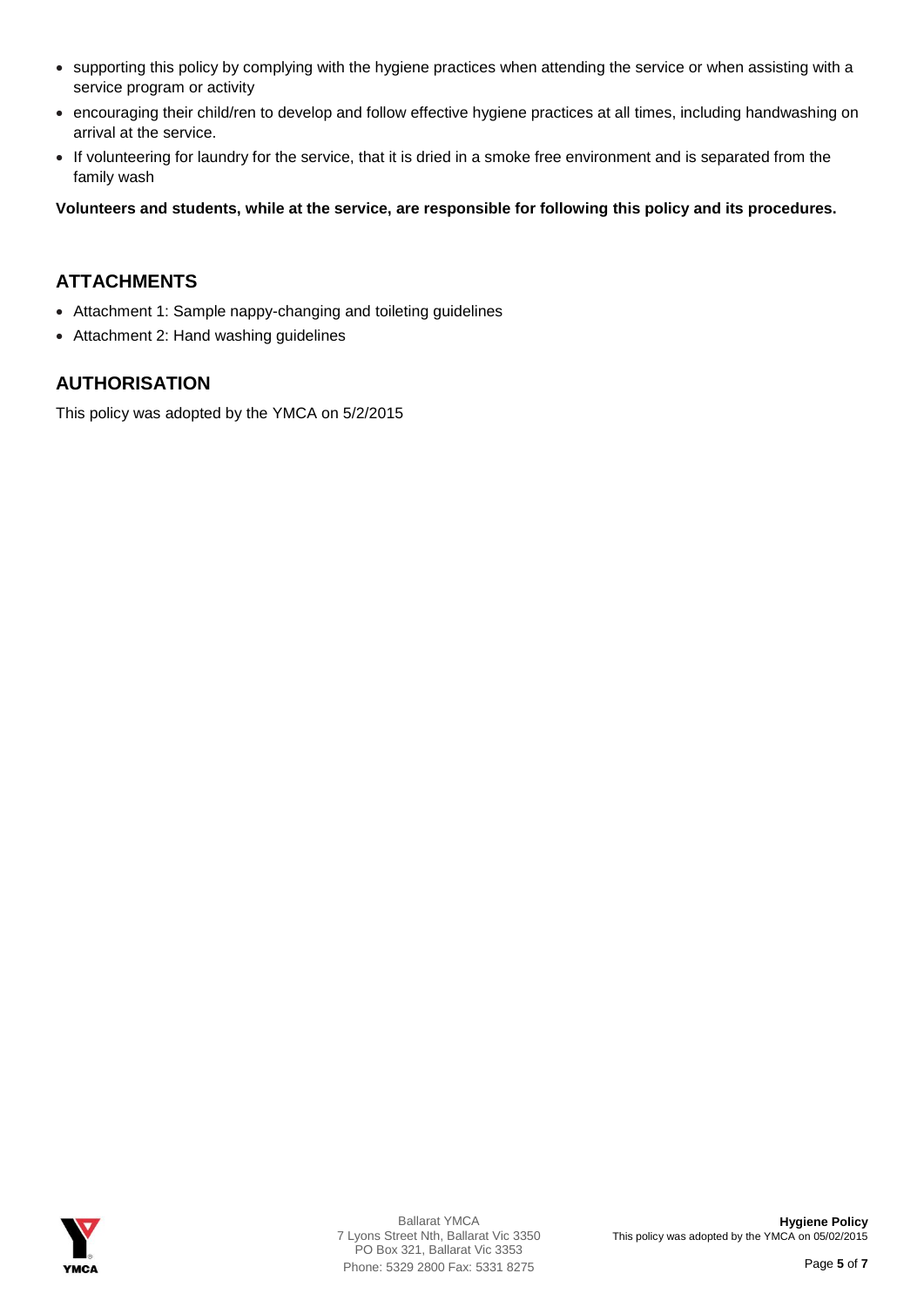## **ATTACHMENT 1 Sample nappy-changing and toileting guidelines**

#### **Suggested practices**

- Ensure that the nappy change area is separate from food preparation and serving areas.
- Ensure that hand washing and drying facilities are close to the nappy change area.
- Ensure that staff wear disposable gloves when changing nappies.
- Provide a nappy change mat or bench with an impervious, washable surface.
- Ensure that a walking child walks to the nappy change area and provide steps for the child if a bench is used.

#### **Nappy changing for older children**

All children's personal hygiene needs must be attended to as soon as is practicable; therefore, if a child is not toilet trained or soils their underclothing, the service will need to ensure that appropriate facilities and supplies are provided for changing nappies/clothing in a safe and hygienic matter. It is not appropriate to leave a child in a wet or soiled nappy/clothing until the parent/guardian is available to attend to their child's personal hygiene. How and where these facilities are provided in a child care environment will depend on the space and layout of the bathroom area (refer to *Occupational Health and Safety Policy*).

Services are advised to consider implementing procedures that ensure that the requirements of the regulations are met while recognising an individual child's need for respect and privacy, hygiene, supervision and occupational health and safety requirements.

#### **Changing nappies**

- Wear disposable gloves.
- Ensure that the nappy changing area has been cleaned with detergent and water, and that the change sheet/paper has been placed on the changing area prior to changing the nappy.
- Children should not be left alone during the entire time their nappy is being changed.
- All soiled items of clothing should be removed from the child's body along with the nappy.
- Extremely soiled nappies/clothing may need to have the contents tipped into the toilet.
- Nappies must be placed into plastic bags or a lined rubbish bin (a hands-free lidded bin that is inaccessible to children is recommended).
- Children should be cleaned, and soiled wipes placed into a lined rubbish bin. The change sheet/paper should also be discarded immediately after the nappy change.
- The adult must remove their gloves before touching the child's clean clothes or putting on a clean nappy, taking care not to let their skin touch the outer contaminated surface of the glove. Used gloves must be discarded in the bin along with other soiled items.
- Dress the child and wash the child's hands.
- The nappy change area must be cleaned immediately after each use with neutral detergent and warm water.
- If necessary, the cloth nappy/clothing should be rinsed before being placed into a plastic bag for collection by the parent/guardian.
- Adults involved in the nappy change process must ensure that their hands are washed and dried thoroughly after each change.